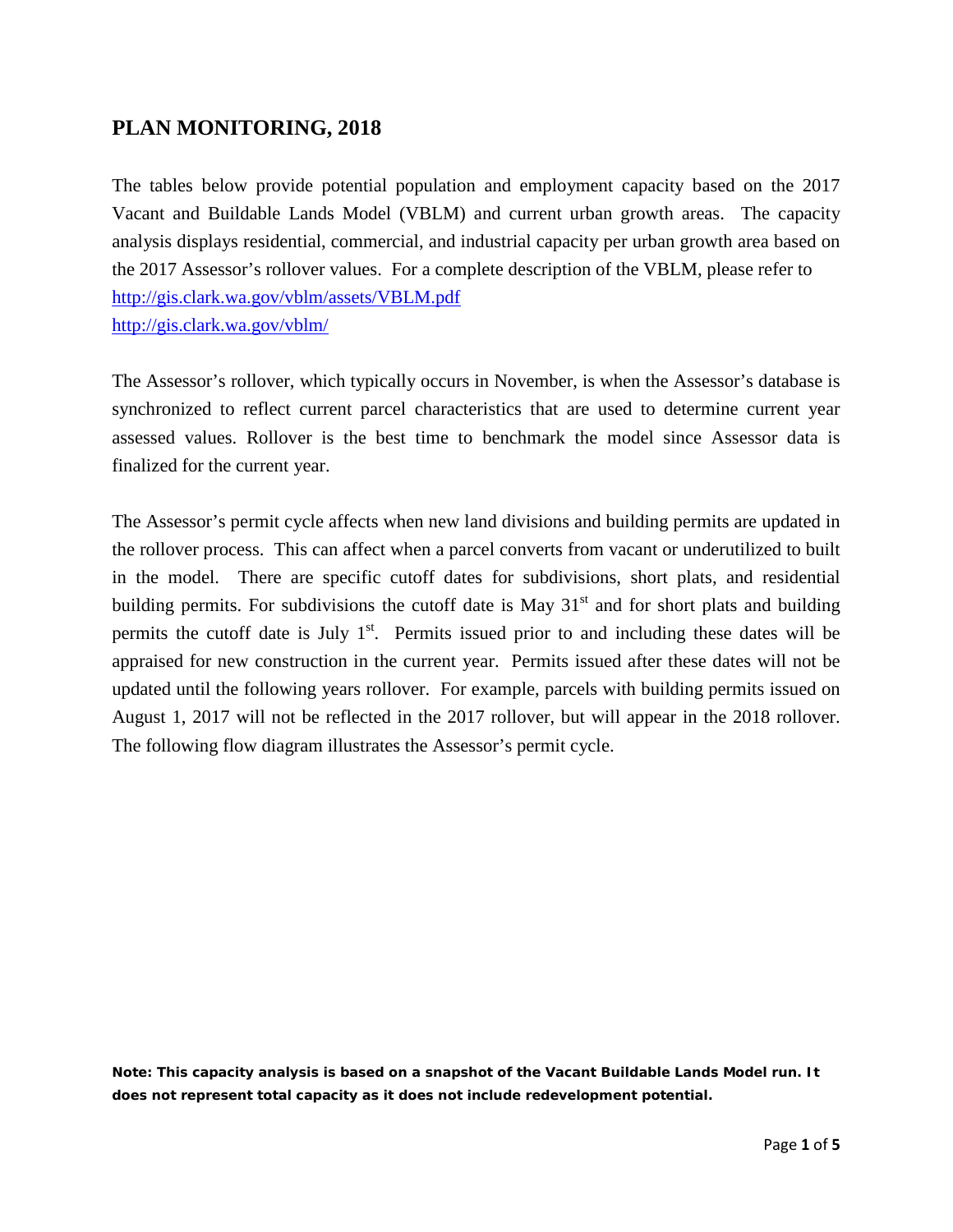

The 2018 VBLM data below indicates that countywide there are 7,044 net developable (buildable) residential acres with a capacity of 127,098 residents; 2,018 net developable (buildable) commercial acres with an employment capacity of 40,358 and 3,628 net developable (buildable) industrial acres with an employment capacity of 32,652.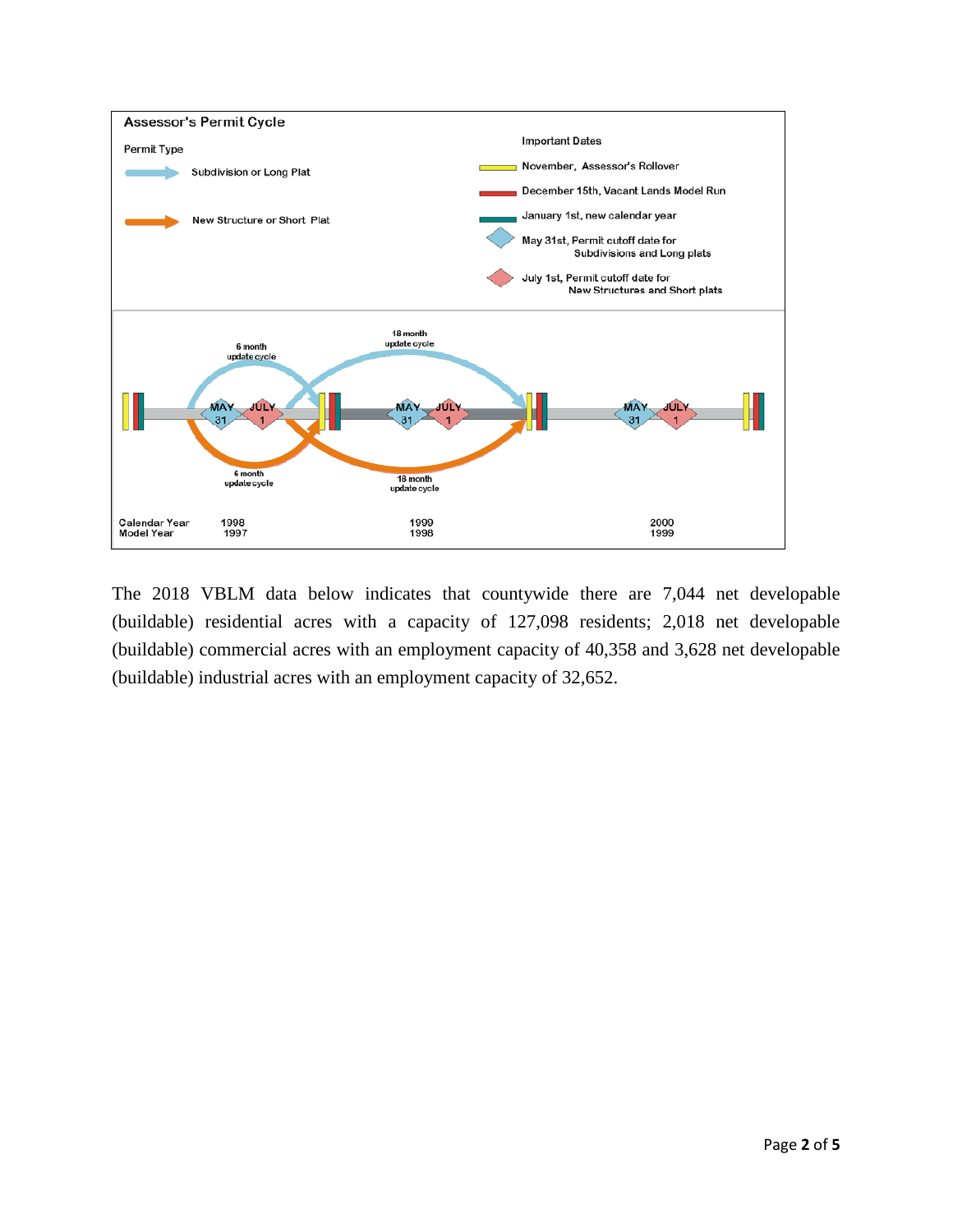| <b>RESIDENTIAL</b>       | <b>Gross Acres</b> | <b>Will Not</b><br><b>Convert Acres</b> | Infrastructure<br><b>Acres</b> | <b>Developable</b><br><b>Net Acres</b> | <b>Housing</b><br><b>Units</b> | <b>Persons</b> |
|--------------------------|--------------------|-----------------------------------------|--------------------------------|----------------------------------------|--------------------------------|----------------|
| <b>Battle Ground</b>     |                    |                                         |                                |                                        |                                |                |
| City                     | 1,729.1            | 651.4                                   | 297.3                          | 780.5                                  | 4,683                          | 12,457         |
| UGA                      | 678.9              | 272.0                                   | 111.3                          | 295.7                                  | 1,774                          | 4,719          |
| Total                    | 2,408.1            | 923.3                                   | 408.6                          | 1,076.1                                | 6,457                          | 17,175         |
| Camas                    |                    |                                         |                                |                                        |                                |                |
| City                     | 1,503.4            | 556.7                                   | 262.3                          | 684.5                                  | 4,107                          | 10,925         |
| UGA                      | 375.6              | 137.9                                   | 65.8                           | 171.9                                  | 1,031                          | 2,743          |
| Total                    | 1,879.1            | 694.6                                   | 328.1                          | 856.4                                  | 5,138                          | 13,668         |
| La Center                |                    |                                         |                                |                                        |                                |                |
| City                     | 696.1              | 266.7                                   | 117.6                          | 311.8                                  | 1,247                          | 3,317          |
| UGA                      | 175.2              | 90.0                                    | 23.6                           | 61.6                                   | 246                            | 655            |
| Total                    | 871.3              | 356.7                                   | 141.2                          | 373.4                                  | 1,494                          | 3,973          |
| Ridgefield               |                    |                                         |                                |                                        |                                |                |
| City                     | 1,549.0            | 640.3                                   | 251.7                          | 657.0                                  | 3,942                          | 10,486         |
| UGA                      | 815.7              | 352.9                                   | 128.2                          | 334.7                                  | 2,008                          | 5,341          |
| Total                    | 2,364.7            | 993.2                                   | 379.9                          | 991.7                                  | 5,950                          | 15,827         |
| Vancouver                |                    |                                         |                                |                                        |                                |                |
| City                     | 1,168.8            | 401.4                                   | 211.8                          | 555.7                                  | 4,445                          | 11,825         |
| UGA                      | 5,816.0            | 2,168.3                                 | 1,005.8                        | 2,641.8                                | 21,135                         | 56,218         |
| Total                    | 6,984.8            | 2,569.7                                 | 1,217.6                        | 3,197.5                                | 25,580                         | 68,043         |
| Washougal                |                    |                                         |                                |                                        |                                |                |
| City                     | 671.5              | 240.4                                   | 118.5                          | 312.5                                  | 1,875                          | 4,987          |
| UGA                      | 407.4              | 171.4                                   | 65.4                           | 170.7                                  | 1,024                          | 2,724          |
| Total                    | 1,078.9            | 411.8                                   | 183.9                          | 483.2                                  | 2,899                          | 7,711          |
| Yacolt                   |                    |                                         |                                |                                        |                                |                |
| City                     | 67.3               | 15.9                                    | 14.2                           | 37.1                                   | 149                            | 395            |
| <b>UGA</b>               | 7.7                | 2.8                                     | 1.3                            | 3.5                                    | 14                             | 37             |
| Total                    | 75.0               | 18.8                                    | 15.6                           | 40.6                                   | 163                            | 432            |
| Woodland                 |                    |                                         |                                |                                        |                                |                |
| City                     | 5.8                | 3.1                                     | 0.8                            | 2.0                                    | 8                              | 21             |
| UGA                      | 88.9               | 56.8                                    | 8.9                            | 23.3                                   | 93                             | 247            |
| Total                    | 94.8               | 59.8                                    | 9.7                            | 25.2                                   | 101                            | 269            |
| <b>RESIDENTIAL TOTAL</b> | 15,756.6           | 6,028.0                                 | 2,684.5                        | 7,044.1                                |                                | 47,781 127,098 |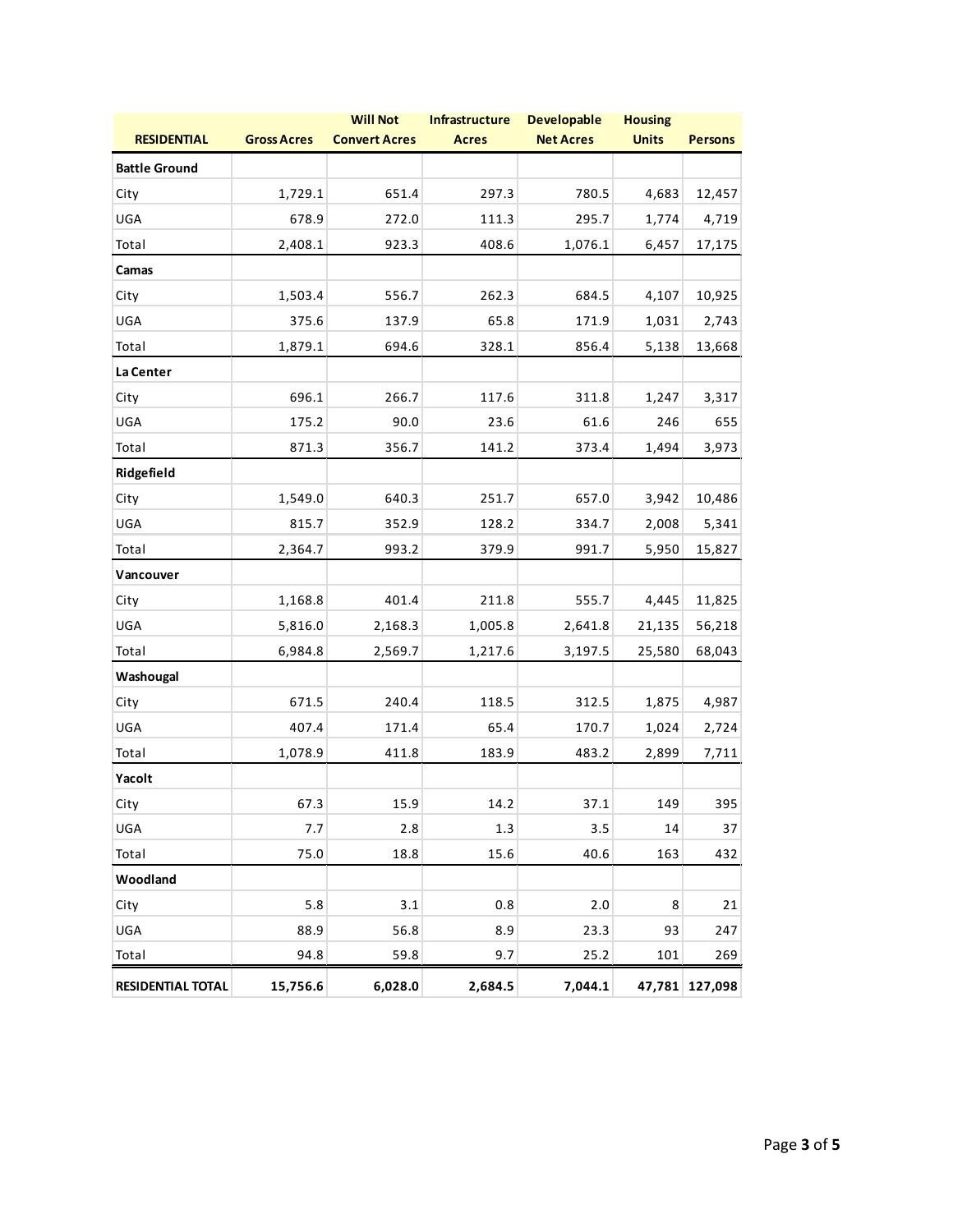| <b>COMMERCIAL</b>      | <b>Gross Acres</b> | <b>Will Not</b><br><b>Convert Acres</b> | Infrastructure<br><b>Acres</b> | <b>Developable</b><br><b>Net Acres</b> | Jobs        |
|------------------------|--------------------|-----------------------------------------|--------------------------------|----------------------------------------|-------------|
| <b>Battle Ground</b>   |                    |                                         |                                |                                        |             |
| City                   | 560.0              | 90.8                                    | 119.0                          | 350                                    | 7,004       |
| UGA                    | 49.0               | 5.4                                     | 10.9                           | 33                                     | 655         |
| Total                  | 609.0              | 96.2                                    | 129.9                          | 383                                    | 7,659       |
| Camas                  |                    |                                         |                                |                                        |             |
| City                   | 524.1              | 64.7                                    | 114.8                          | 345                                    | 6,890       |
| UGA                    | $0.0\,$            | 0.0                                     | 0.0                            | $\pmb{0}$                              | 0           |
| Total                  | 524.1              | 64.7                                    | 114.8                          | 345                                    | 6,890       |
| La Center              |                    |                                         |                                |                                        |             |
| City                   | 109.8              | 8.3                                     | 25.4                           | 76                                     | 1,524       |
| UGA                    | $0.0\,$            | 0.0                                     | $0.0\,$                        | $\mathbf 0$                            | 0           |
| Total                  | 109.8              | 8.3                                     | 25.4                           | 76                                     | 1,524       |
| Ridgefield             |                    |                                         |                                |                                        |             |
| City                   | 419.8              | 46.7                                    | 93.3                           | 280                                    | 5,596       |
| UGA                    | 10.4               | $1.0\,$                                 | 2.3                            | $\overline{7}$                         | 140         |
| Total                  | 430.2              | 47.7                                    | 95.6                           | 287                                    | 5,737       |
| Vancouver              |                    |                                         |                                |                                        |             |
| City                   | 500.1              | 29.8                                    | 117.6                          | 353                                    | 7,055       |
| UGA                    | 706.7              | 49.7                                    | 164.2                          | 493                                    | 9,854       |
| Total                  | 1,206.8            | 79.6                                    | 281.8                          | 845                                    | 16,908      |
| Washougal              |                    |                                         |                                |                                        |             |
| City                   | 66.1               | 6.3                                     | 14.9                           | 45                                     | 896         |
| UGA                    | 40.6               | 3.2                                     | 9.3                            | 28                                     | 561         |
| Total                  | 106.7              | 9.5                                     | 24.3                           | 73                                     | 1,457       |
| Yacolt                 |                    |                                         |                                |                                        |             |
| City                   | 12.2               | $0.0\,$                                 | 3.0                            | 9                                      | 183         |
| UGA                    | $0.0\,$            | 0.0                                     | 0.0                            | $\mathbf 0$                            | $\mathbf 0$ |
| Total                  | 12.2               | $0.0\,$                                 | 3.0                            | 9                                      | 183         |
| Woodland               |                    |                                         |                                |                                        |             |
| City                   | 0.0                | $0.0\,$                                 | 0.0                            | $\pmb{0}$                              | $\mathbf 0$ |
| UGA                    | 0.0                | $0.0\,$                                 | 0.0                            | $\mathbf 0$                            | 0           |
| Total                  | 0.0                | $0.0\,$                                 | $0.0\,$                        | $\pmb{0}$                              | 0           |
| <b>COMMERCIAL TOTA</b> | 2,998.8            | 306.0                                   | 674.9                          | 2,018                                  | 40,358      |